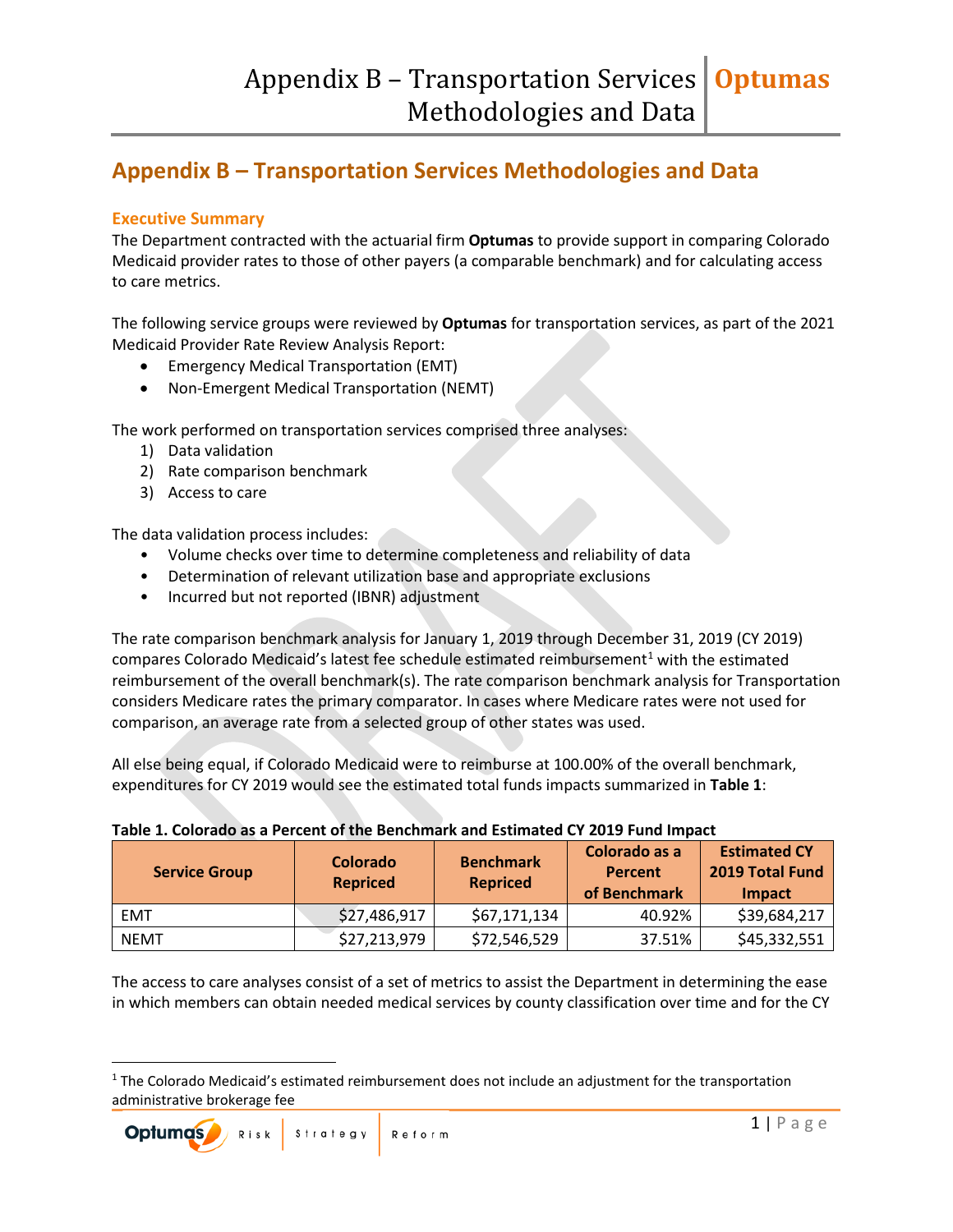2019 time period. **Table 2** lists the access to care metrics, definitions, and the time period for which the metric was evaluated when available.

**Table 2. Access to Care Definitions[2](#page-1-0)**

| <b>Metric</b>                       | <b>Definition</b>                                                                                                                      | <b>Time Period</b>            |  |
|-------------------------------------|----------------------------------------------------------------------------------------------------------------------------------------|-------------------------------|--|
| <b>Utilizers</b>                    | The count of distinct utilizers                                                                                                        | July 2017 - Dec 2019, Monthly |  |
| <b>Providers</b>                    | The count of active providers                                                                                                          | July 2017 - Dec 2019, Monthly |  |
| Utilizers Per Provider (Panel Size) | Panel Size is the ratio of utilizers to<br>active providers, and estimates<br>average Medicaid members seen per<br>provider            | July 2017 - Dec 2019, Monthly |  |
| Member to Provider Ratio            | Expressed as providers per 1,000<br>members, and allows for comparison<br>across areas with large differences in<br>population size    | CY 2019                       |  |
| <b>Utilizer Density Map</b>         | Utilizer count by county of residence                                                                                                  | CY 2019                       |  |
| <b>Penetration Rate Map</b>         | The estimated share of total<br>Medicaid members that received the<br>service by county of residence<br>expressed as per 1,000 members | CY 2019                       |  |

All metrics are screened for personal health information (PHI).

#### **Data Validation**

The Department provided two years and ten months (July 2017 through December 2019) of eligibility data and fee-for-service (FFS) EMT and NEMT claims data to **Optumas**. The data validation process included utilization and dollar volume summaries over time which were validated against the Department's expectations, as well as **Optumas'** expectations based on prior analyses in order to identify potential inconsistencies. In addition, a frequency analysis was performed to examine valid values appearing across all fields contained in the data. Overall, results of this process suggested that the CY 2019 data for EMT and NEMT is reliable.

Next, the data was reviewed to determine the relevant utilization after accounting for applicable exclusions. The exclusion criteria adhere to the general guidelines set forth in the Rate Review Schedule:<sup>[3](#page-1-1)</sup>

- Claims attributed to members that are non-TXIX Medicaid eligible, i.e., Child Health Plan *Plus* (CHP+) program;
- Claims attributed to members with no corresponding eligibility span; and

<span id="page-1-1"></span><sup>&</sup>lt;sup>3</sup> See the [Rate Review Schedule](https://www.colorado.gov/pacific/sites/default/files/Updated%20Rate%20Review%20Schedule_Final_July2019.pdf) on the Department's Medicaid Provider Rate Review Advisory Committee (MPRRAC) website.



<span id="page-1-0"></span><sup>&</sup>lt;sup>2</sup> The access to care analyses for some services also included drive time estimates. Drive time estimates were completed by the Department.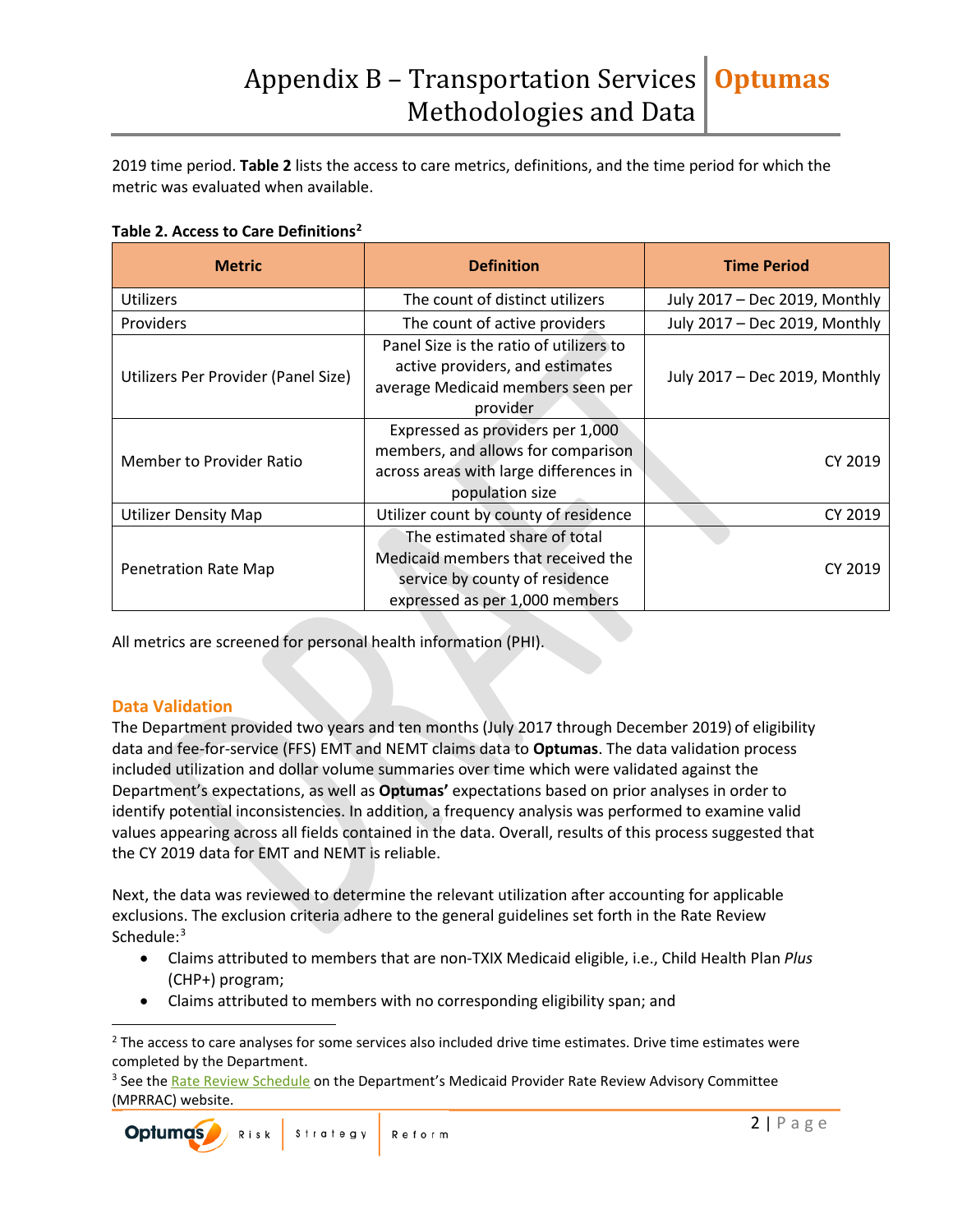• Claims associated with members enrolled in Medicaid and Medicare (dual membership)<sup>[4](#page-2-0)</sup>.

Furthermore, for the rate comparison benchmark, the validation process included three additional exclusions:

- Procedure codes that are manually priced, and therefore not comparable;
- Procedure codes that have a public utility commission rate; and
- Procedure codes that do not have a comparable Medicare or other states' average rate
	- o EMT Procedure code A0021, outside of the state ambulance services, and
	- o NEMT Procedure code A0430 and A0431, wing air transportation

The number of excluded procedure codes for each service group is shown in **Table 3**:

| <b>Service Group</b> | <b>Manually Priced</b> | <b>Public Utility</b><br><b>Commission</b> | <b>No Comparable</b><br><b>Rate Available</b> |  |
|----------------------|------------------------|--------------------------------------------|-----------------------------------------------|--|
| <b>EMT</b>           |                        |                                            |                                               |  |
| <b>NEMT</b>          |                        |                                            |                                               |  |

#### **Table 3. Count of Procedure Codes Excluded**

Services were priced to the Colorado Medicaid fee schedules at the procedure code level. The summary of exclusions from the CY 2019 base data can be found in **Appendix B1**.

CY 2019 claims data was selected as the base data of the repricing analysis because it yields an annualized result derived from the most recent experience. There is an inherent processing lag in claims between the time a claim is incurred when it is billed. Claims rendered in any given month can take weeks or months to be reported in the claims system. The claims data for Year Six services was provided with seven months of claims runout. While the raw claims data reflects the vast majority of FFS experience for Year Six services in CY 2019, a small incurred but not reported (IBNR) adjustment was performed to better estimate an annualized level of utilization after all services rendered have been fully realized. The IBNR utilization completion factors derived from this analysis for each service group can be found in **Appendix B2**.

After the data validations steps, the rate comparison benchmark analysis is performed.

#### **Rate Comparison Benchmark Analysis**

The first steps in the rate comparison benchmark analysis were identifying the other payer sources and the repricing validations. Many of the Transportation Year Six services offered by Colorado Medicaid are covered by Medicare. To identify comparable rates, publicly available documentation on reimbursement policy was referenced, and the analysis employed a fee schedule specific to Colorado to produce a more

<span id="page-2-0"></span><sup>&</sup>lt;sup>4</sup> Medicare Part B covers ground ambulance and emergency airplane or helicopter transportation. In some cases, Medicare may also pay for nonemergency ambulance transportation as well.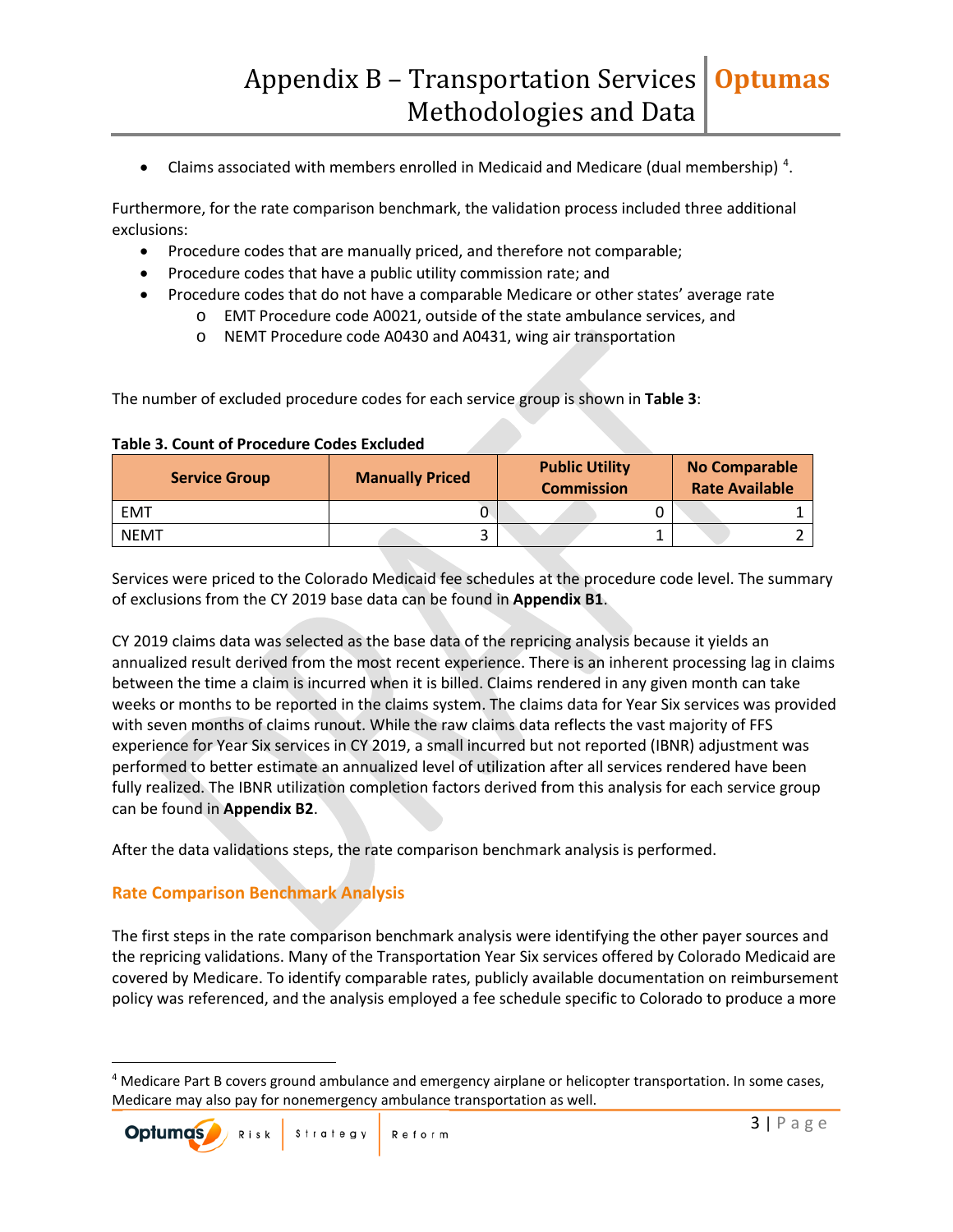valid comparison.<sup>[5](#page-3-0)</sup> Rates were assigned by considering the procedure code present on each claim and included a geographic component. Medicare's base rate which includes a geographic breakout for Urban and Rural areas defined by a zip code crosswalk furnished by CMS is considered in order to compare an appropriate rate.

This left a small portion of the data for which a comparable rate could not be found under the Year Six service categories. The utilization in the base data associated with these non-comparable claims were excluded for the remainder of the rate comparison benchmark analysis. The distribution of procedure codes compared across benchmark sources for each service group is shown in **Table 4**:

| <b>Service Group</b> | <b>Medicare</b> | <b>Other States</b> | No Comparable Rate<br><b>Available</b> |  |
|----------------------|-----------------|---------------------|----------------------------------------|--|
| <b>EMT</b>           |                 |                     |                                        |  |
| <b>NEMT</b>          |                 |                     |                                        |  |

#### **Table 4. Count of Codes by Comparison Source**

The range of ratios derived from comparing Health First Colorado rates to those of either Medicare or other states is shown by service group in **Table 5**:

#### **Table 5. Rate Ratio Ranges by Comparison Source**

| <b>Service Group</b> | <b>Medicare</b> | <b>Other States</b> |  |
|----------------------|-----------------|---------------------|--|
| EMT                  | 26.92% - 98.50% | 99.51%              |  |
| <b>NEMT</b>          | 26.92% - 54.10% | 36.18% - 134.51%    |  |

As an example, the top figures in Table 5 can be interpreted to mean that when comparing EMT services to Medicare rates by procedure code, the Colorado Medicaid rates were anywhere from 26.92% to 98.50% of the Medicare rate. The NEMT service group can be interpreted to mean when comparing NEMT services to other states average at the procedure code level, the Colorado Medicaid rates were anywhere from 36.18% to 134.51% of the other states average rates.

The final step consisted of applying the base utilization to reprice claims at Colorado Medicaid's latest available fee schedule as well as the matched rates from Medicare or other states. This entailed multiplication of utilization and the corresponding rates from each source, followed by subtraction of third-party liability (TPL) and copayments, to calculate the estimated total dollars that would theoretically be reimbursed by each source.

Estimated expenditures were only compared for the subset of Year Six services that are common between Colorado Medicaid and another source. In other words, if no comparable rate could be found

<span id="page-3-0"></span> <sup>5</sup> The payment rate comparison is influenced by the choice of fee schedule since Colorado-specific Medicare rates are higher than those derived from unadjusted national relative value units. All Medicare rates and relevant information were effective calendar year 2020.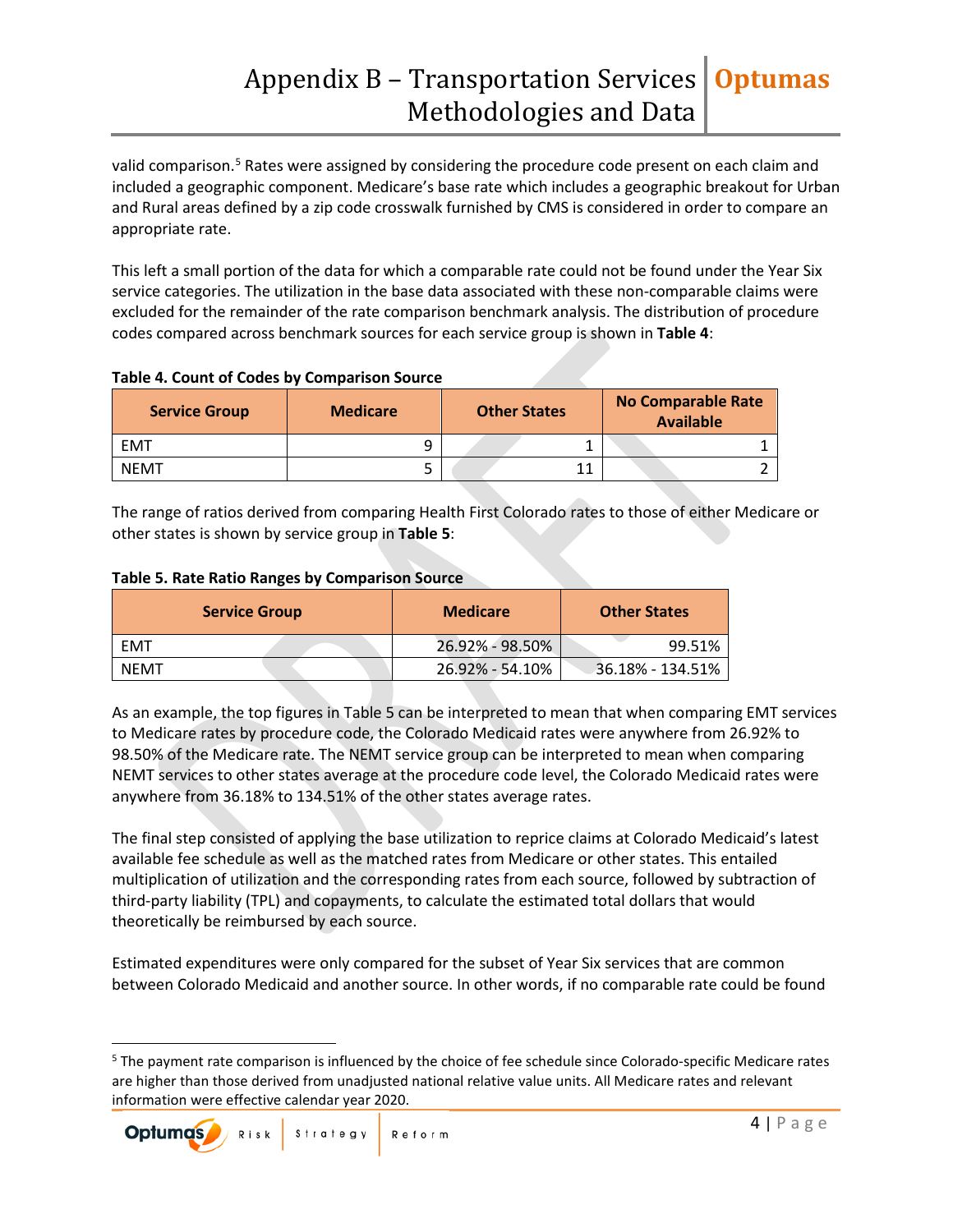for a specific service offered in Colorado Medicaid, then the associated utilization and costs were not shown within the comparison results.

In the service-specific payment comparison sections of the narrative that follow, more detailed information can be found on the Medicare and other states portions of the rate comparison benchmark.

#### *EMT Payment Comparison*

The rate comparison analysis for Emergency Medical Transportation (EMT) services first assigns the Colorado Medicaid EMT rates effective July 1<sup>st</sup>, 2020 by procedure code to obtain a Colorado Repriced amount.

The next step assigns Medicare's Ambulance fee schedule to Colorado's base utilization. Medicare provides rates that are carrier specific to Colorado and includes a breakout of urban and rural geographic area defined by zip code. Medicare's Colorado specific urban and rural rates are applied to Colorado's base utilization by procedure code.

For services without a comparable Medicare rate, supplemental rates were drawn from other state Medicaid programs. Alabama, Arkansas, California, Montana, Oklahoma, and Wisconsin are linked to the Colorado Medicaid claims on a procedure code basis and the simple average of all corresponding rates is used.

Overall, there is a matching Medicare rate for over 99% of the base EMT utilization in CY 2019. Other states average Medicaid rate is utilized for one procedure code, A0422 'ambulance 02 life sustaining'. The Benchmark repriced amount is the combination of Medicare and Other States repriced amount combined.

**Table 6** summarizes the EMT rate benchmark by the comparison sources.

| <b>Comparison Source</b>    | <b>Colorado Repriced</b> | <b>Benchmark Repriced</b> | <b>Colorado as a Percent</b><br>of Benchmark |
|-----------------------------|--------------------------|---------------------------|----------------------------------------------|
| <b>Other States Average</b> | \$133,112                | \$133,774                 | 99.51%                                       |
| Medicare                    | \$27,353,805             | \$67,037,361              | 40.80%                                       |
| <b>Total</b>                | \$27,486,917             | \$67,171,134              | 40.92%                                       |

**Table 6. Benchmark Comparison Results by Comparison Source**

**Table 7** summarizes the payment comparison and estimated fiscal impact in aggregate.

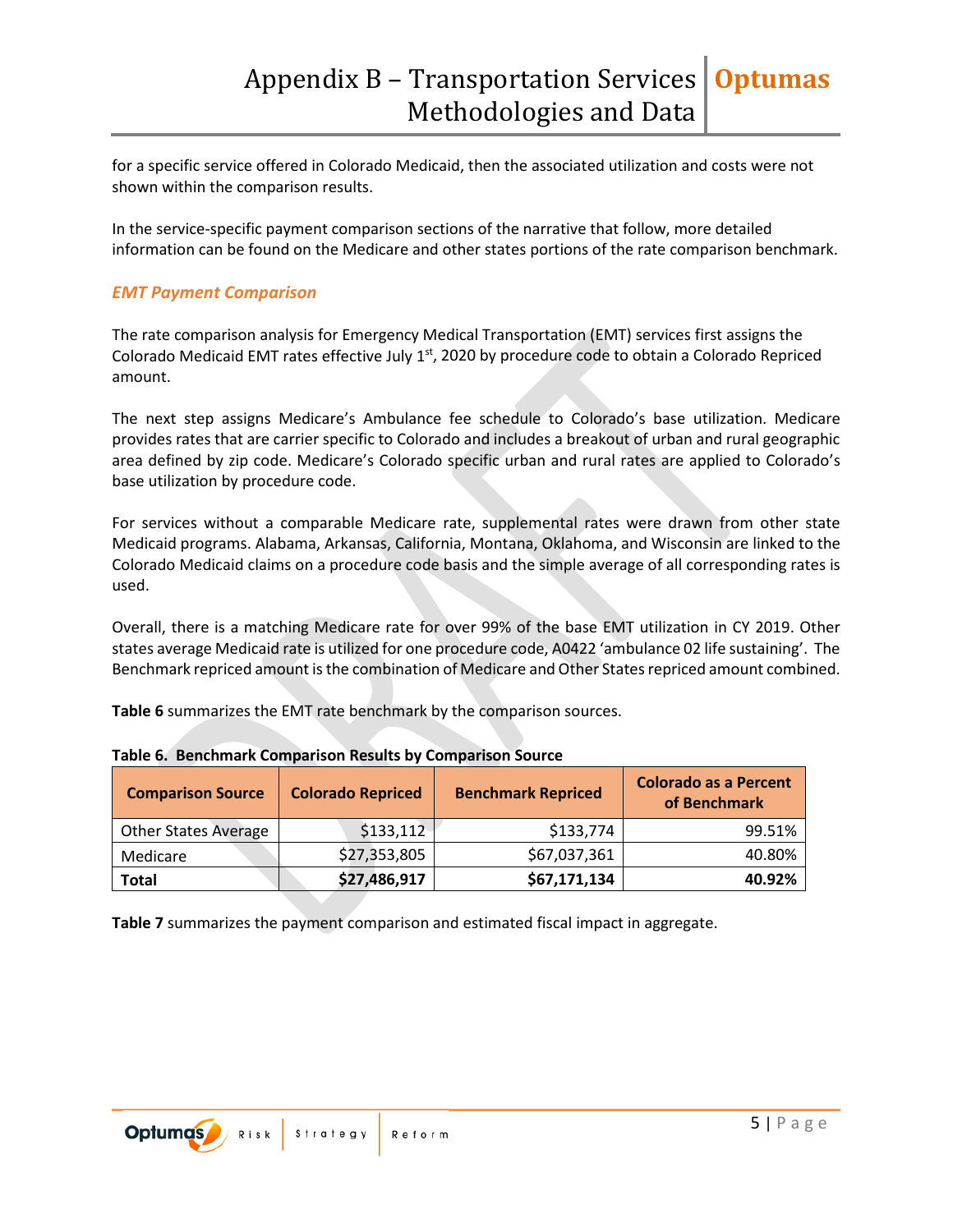#### **Table 7. Estimated Fiscal Impact**

| Colorado as a Percentage of<br><b>Benchmark</b> | 40.92%       |
|-------------------------------------------------|--------------|
| <b>Colorado Repriced Amount</b>                 | \$27,486,917 |
| <b>Benchmark Repriced Amount</b>                | \$67,171,134 |
| <b>Est. CY 2019 Total Fund Impact</b>           | \$39,684,217 |

**Table 7** can be interpreted to mean that for EMT services under review, Colorado Medicaid pays an estimated 59.08% less than the benchmark. Had Colorado Medicaid reimbursed at 100.00% of the benchmark rates in CY 2019, the estimated impact to the Total Fund would be \$39,684,214. Detailed comparison results can be found in **Appendix B3**.

#### *NEMT Payment Comparison*

The rate comparison analysis for Non-Emergent Medical Transportation (NEMT) services first assigns the Colorado Medicaid NEMT rates effective July 1<sup>st</sup>, 2020 by procedure code to obtain a Colorado Repriced amount.

The next step assigns Medicare's Ambulance fee schedule to Colorado's base utilization, similar to process done for EMT services. Medicare provides rates that are carrier specific to Colorado and includes a breakout of urban and rural geographic area defined by zip code. Medicare's Colorado specific urban and rural rates are applied to Colorado's base utilization by procedure code.

For services without a comparable Medicare rate, supplemental rates were drawn from other state Medicaid programs. Alabama, Alaska, Arizona, Arkansas, California, Connecticut, Illinois, Montana, Nebraska, New Mexico, North Dakota, Ohio, Oklahoma, and Wisconsin are linked to the Colorado Medicaid claims on a procedure code basis and the simple average of all corresponding rates is used.

Overall, there is a matching Medicare rate for 48.35% of the base NEMT utilization in CY 2019. The Benchmark repriced amount is the combination of Medicare and Other States repriced amount combined.

**Table 8** summarizes the NEMT rate benchmark by the comparison sources.

| <b>Comparison Source</b>    | <b>Colorado Repriced</b> | <b>Benchmark Repriced</b> | <b>Colorado as a Percent</b><br>of Benchmark |
|-----------------------------|--------------------------|---------------------------|----------------------------------------------|
| <b>Other States Average</b> | \$13,753,641             | \$24,598,445              | 55.91%                                       |
| Medicare                    | \$13,460,337             | \$47,948,084              | 28.07%                                       |
| <b>Total</b>                | \$27,213,979             | \$72,546,529              | 37.51%                                       |

#### **Table 8. Benchmark Comparison Results by Comparison Source**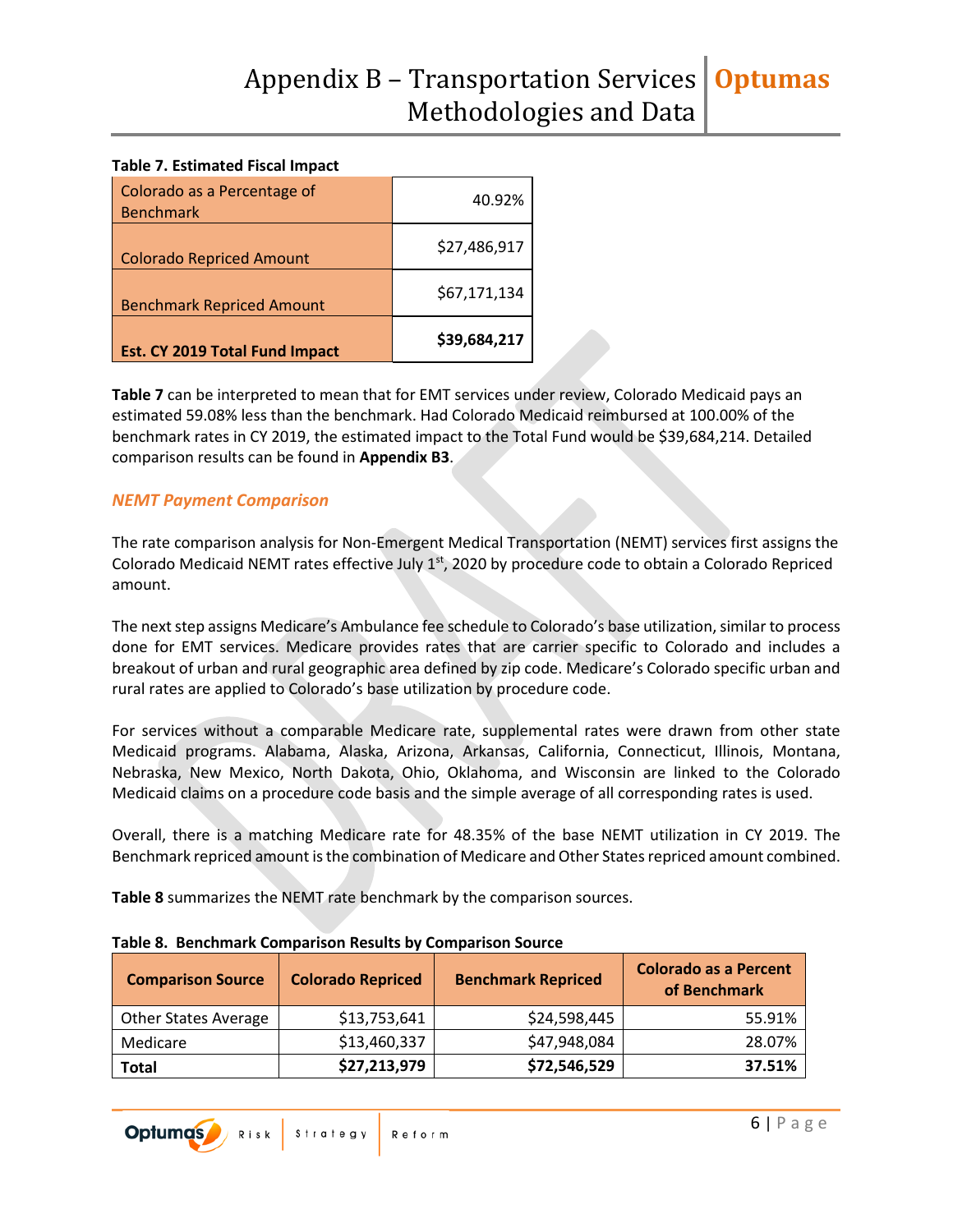**Table 9** summarizes the payment comparison and estimated fiscal impact in aggregate.

#### **Table 9. Estimated Fiscal Impact**

| Colorado as a Percentage of<br><b>Benchmark</b> | 37.51%       |
|-------------------------------------------------|--------------|
| <b>Colorado Repriced Amount</b>                 | \$27,213,979 |
| <b>Benchmark Repriced Amount</b>                | \$72,546,529 |
| Est. CY 2019 Total Fund Impact                  | \$45,332,551 |

**Table 9** can be interpreted to mean that for NEMT services under review, Colorado Medicaid pays an estimated 62.49% less than the benchmark. Had Colorado Medicaid reimbursed at 100.00% of the benchmark rates in CY 2019, the estimated impact to the Total Fund would be \$45,332,551. Detailed comparison results can be found in **Appendix B4**.

#### **Access to Care**

This year, the Department contracted with **Optumas** to analyze access to care metrics for Year Five services. These metrics inform the Department about the ease with which members can access these services and patterns over time. The metrics analyzed included:

- 1. **Distinct utilizers over time by county classification** showing the monthly number of members that receive a service in each county classification of residence. Utilizers are identified by their unique Member ID;
- 2. **Active providers over time by county classification** showing the monthly number of providers providing services to members residing in each county classification residence. Providers are identified by their rendering provider Medicaid ID for all service groups except for HH and PDN, for which the billing provider's Medicaid ID was considered the unique provider identifier;
- 3. **Utilizer per Provider (Panel Size) over time by county classification** estimating the number of utilizers per provider actively servicing members who reside in that county classification;
- 4. **Member-to-Provider Ratios by county classification in CY 2019** which is useful in normalizing, and eventually standardizing, the supply of active providers relative to total membership in different county classifications;
- 5. **Utilizer Density by county in CY 2019** showing on a map the geographic distribution and prevalence of members utilizing each service group, and;
- 6. **Penetration Rates by county in CY 2019** showing on a map the relative share of members utilizing each service group across different counties, normalizing for the total number of Medicaid members residing in each county expressed as per 1,000.

For the definition of each metric, please view Table 2 above. More detailed information including data visualization is included in the main body of the Department's 2021 Medicaid Provider Rate Review Analysis Report (the report).

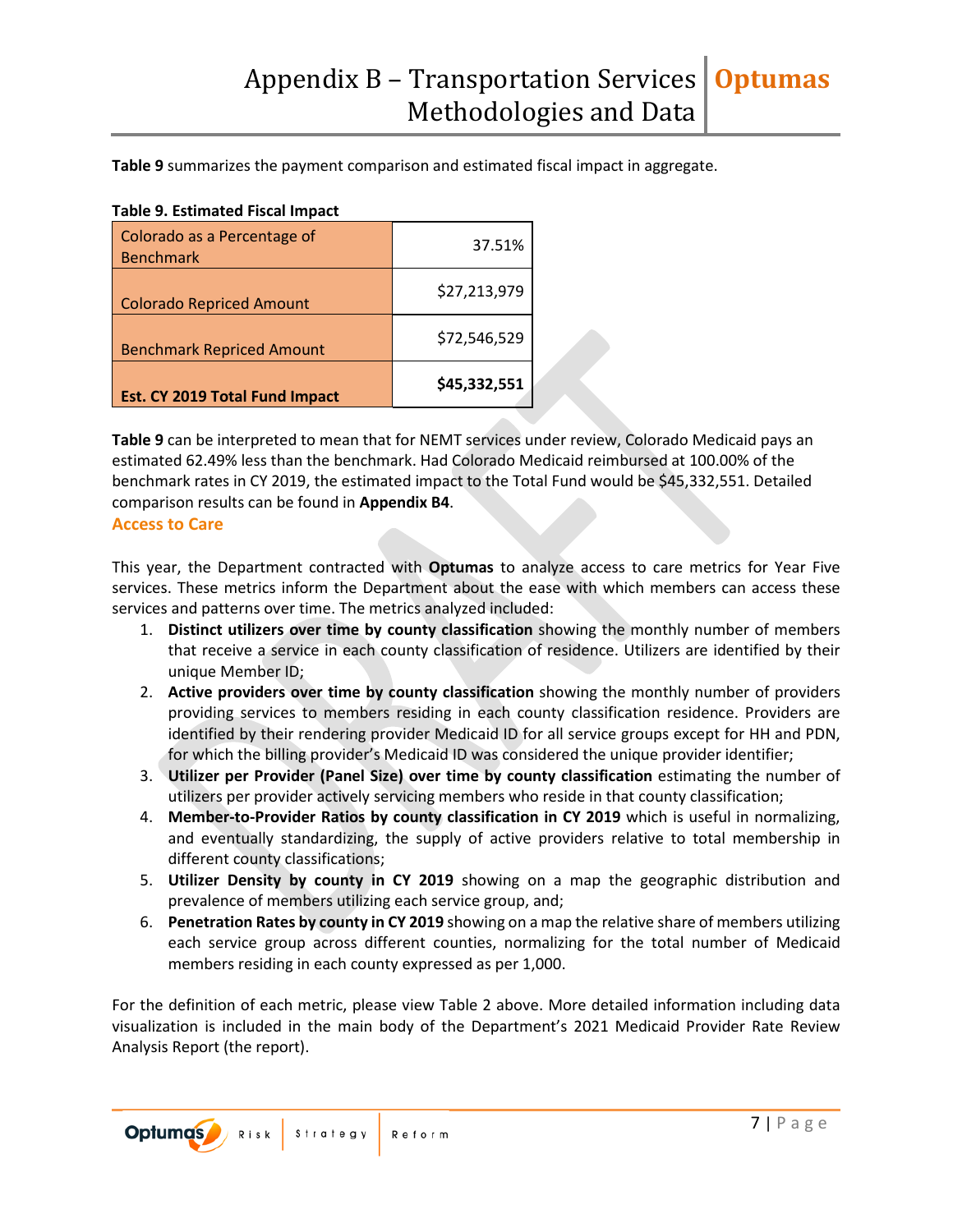#### *Data Validation*

The access to care analysis applies the following exclusion criteria to the EMT and NEMT July 2017 through December 2019 FFS claims data the Department provided as part of the rate review analysis:

- Claims attributed to members that are non-TXIX Medicaid eligible, i.e. Child Health Plan *Plus* (CHP+) program; and
- Claims attributed to members with no corresponding eligibility span;

No other adjustments are made to the access to care data.

#### *Interpretation of Results*

To address access to care for Year Six services, different partitions in the data are analyzed to enhance the value and actionability of the results. There are considerations to be made at different levels of aggregation and data partitioning to accurately interpret what the summarized figures and distinct counts represent. Distinct counts of members and providers, when grouped by different dimensions, will have varying degrees of duplication and may not be directly summed to arrive back at total, undivided distinct utilizer and provider counts. The two main types of data partition are discussed below, along with considerations one should make when accurately interpreting access to care results.

#### *Geographic Partitions*

Geographic partitions are arranged in the access metrics because they provide important distinctions when comparing and evaluating access to care for members residing in similar and dissimilar geographic locations. The utilizer and member counts grouped by county and county classification are nonduplicative when analyzed over time on a monthly basis and may be duplicative at the CY 2019 aggregate level. However, the active provider counts grouped by county and county classification maintain potential for duplication even within a single month because these geographic partitions represent the county of residence for the utilizers in the data. For example, if a member resided in both an urban and rural county during the CY 2019 time period, that member would contribute to both the urban CY 2019 total utilizer counts as well as the rural CY 2019 total utilizer counts for the service groups applicable to this member. To the degree that members residing in multiple counties were able to access a single provider within a given month, that provider contributes to the active provider counts for all counties in which that provider's panel resides. Although this duplication does not adversely impact the informational value of the annualized access metrics, it should be considered when interpreting the aggregated results.

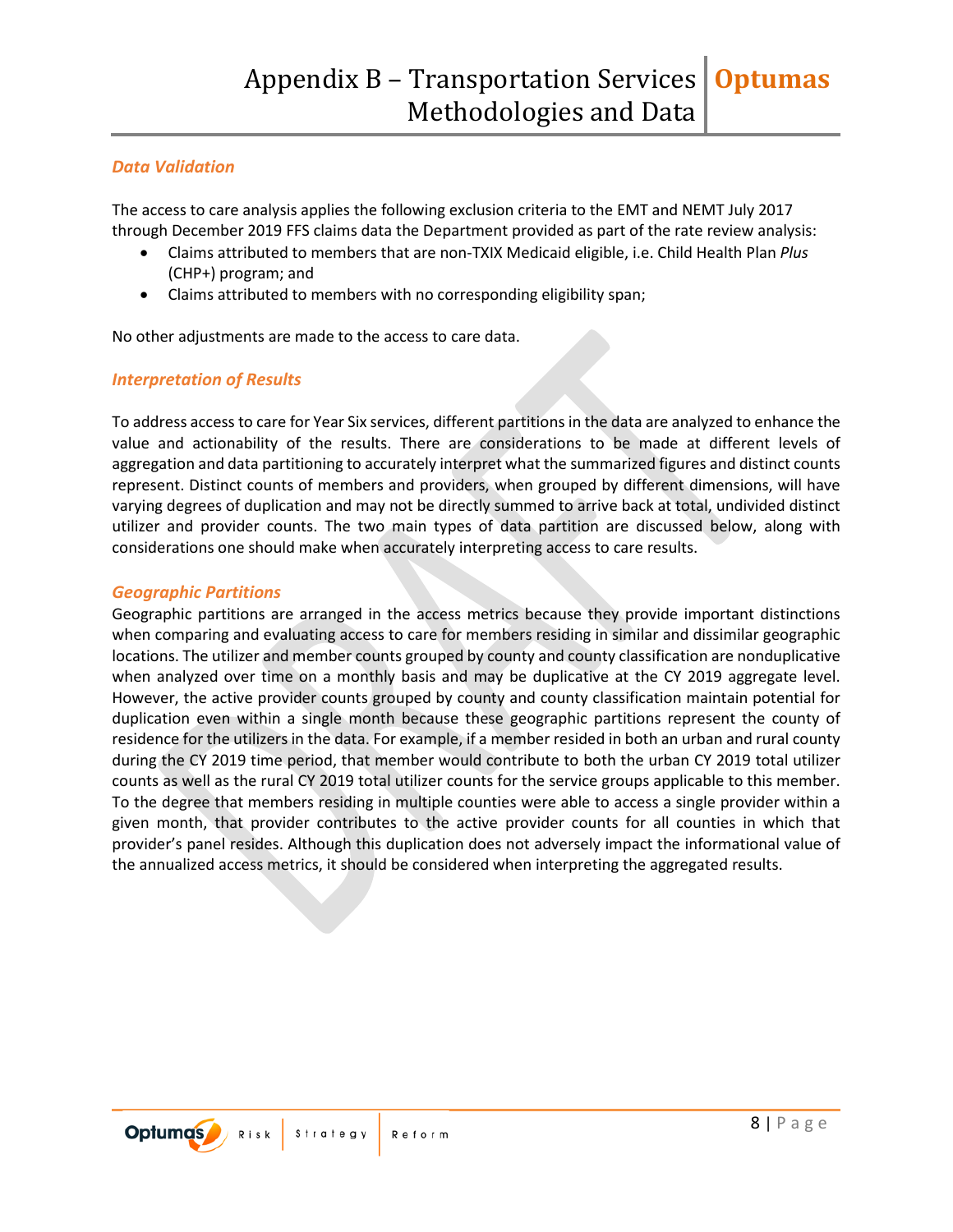The following appendices provide more detailed rate comparison benchmark summaries and results that were introduced and discussed in the narrative.

### **Appendix B1: Base Data Summary**

|                                  | <b>EMT</b>   | <b>NEMT</b>  |
|----------------------------------|--------------|--------------|
| CY 2019 Paid Amount              | \$26,385,307 | \$53,636,108 |
| <b>Exclusions</b>                |              |              |
| Non-TXIX                         | \$358,628    | \$26,795     |
| No Eligibility Span              | \$110,178    | \$88,533     |
| <b>Dual Eligible</b>             | \$1,029,217  | \$19,649,363 |
| <b>Manually Priced</b>           | \$0          | \$835,285    |
| <b>Public Utility Commission</b> | \$0          | \$7,766,854  |
| No Comparable Rate               | \$432        | \$282        |
| <b>Total Exclusions</b>          | \$1,498,455  | \$28,367,111 |
| <b>Repricing Base</b>            |              |              |
| <b>Year Six Base Data</b>        | \$24,886,852 | \$25,268,997 |
| Percentage of Raw                | 94.32%       | 47.11%       |

Note: as an example, the EMT final figures in the above table can be interpreted to mean that 94.32% (accounting for \$24,886,852 in unadjusted paid dollars) of the CY 2019 data provided by the Department was appropriate for use in the payment rate comparison analysis.

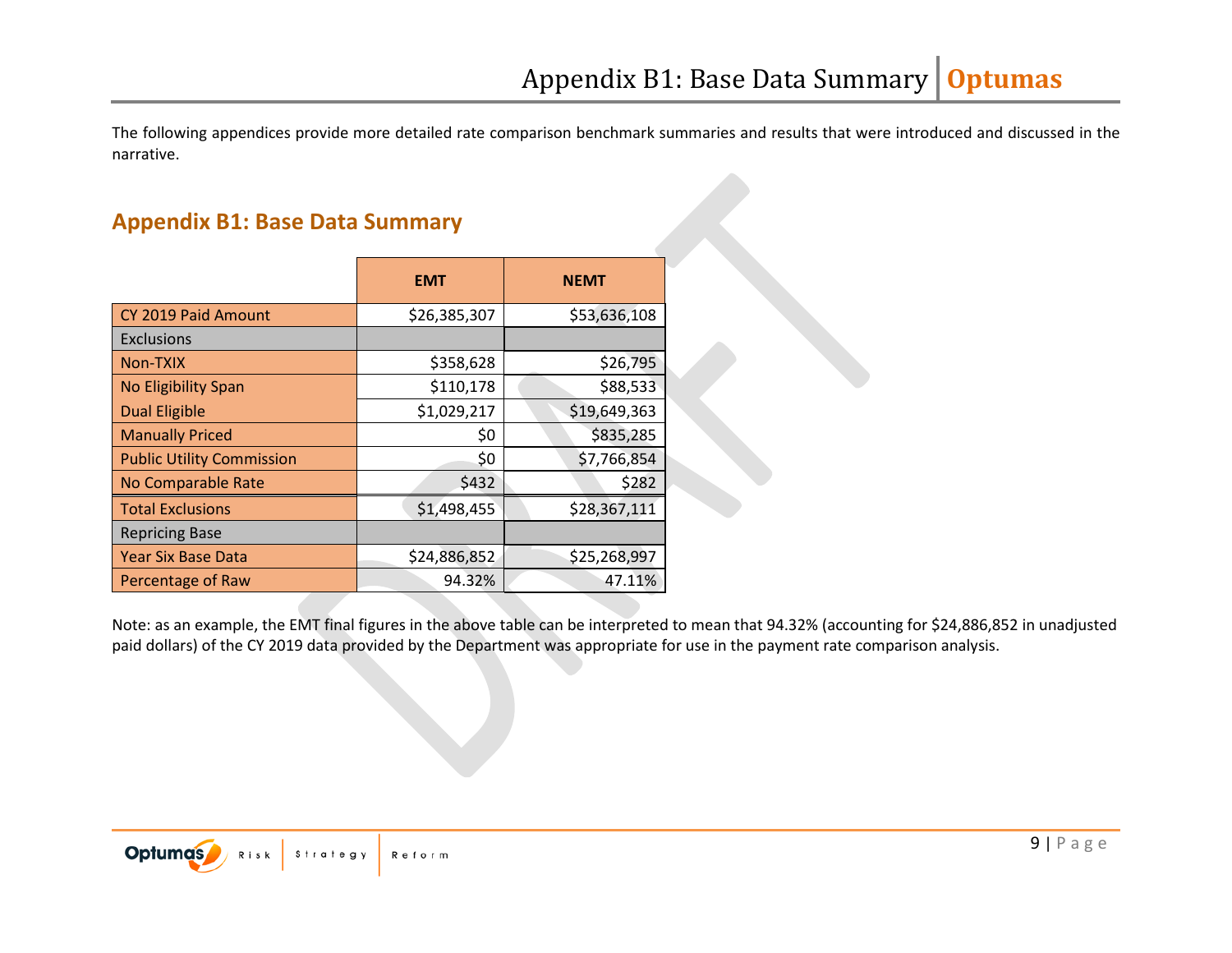# **Appendix B2: Utilization IBNR**

| <b>Service Group</b> | <b>Utilization Factor</b> |
|----------------------|---------------------------|
| <b>FMT</b>           | 0.9684                    |
| <b>NFMT</b>          | 0.9814                    |

Note: as an example, the first figure in this table can be interpreted as an estimate that the raw utilization data for EMT represents 96.84% of the true total expected for CY 2019 after all claims run-out has been reported in the payment system.

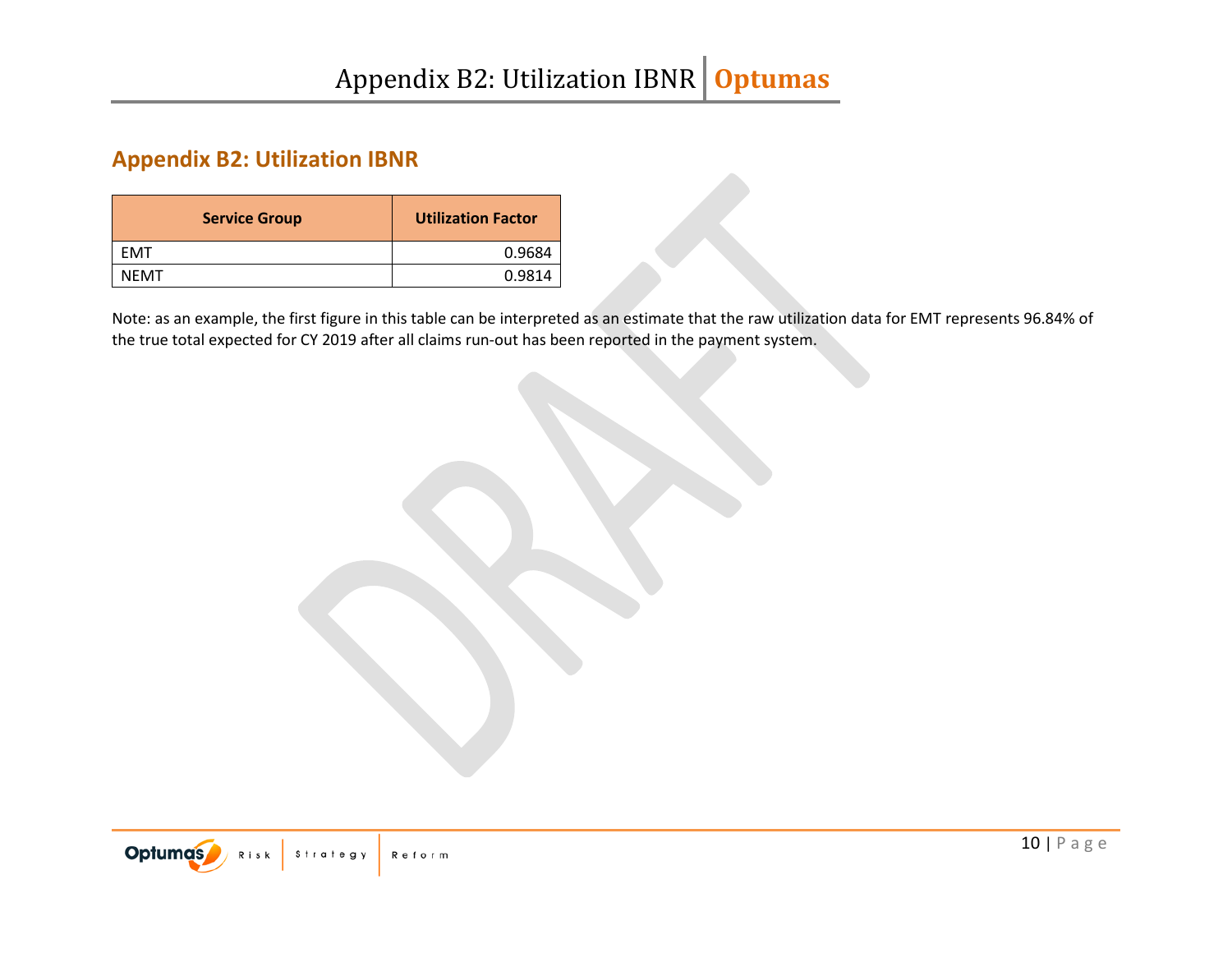## **Appendix B3: EMT Rate Ratio Results**

These appendices show the rate ratios for all unique combinations of Colorado Medicaid and benchmark comparison rates found in the rate comparison benchmark analysis at a procedure code level. Procedure codes are duplicated to the extent that Medicare's geographic rate breakout of urban and rural rates are applied.

The services analyzed in the EMT rate comparison benchmark analysis is repriced using methodology that incorporates the following data elements:

- Procedure Code
- Zip Code

| <b>Procedure</b><br>Code | <b>Procedure Description</b> | <b>Benchmark Source</b>     | <b>Colorado</b><br>Rate | <b>Benchmark</b><br>Rate | Rate<br><b>Ratio</b> |
|--------------------------|------------------------------|-----------------------------|-------------------------|--------------------------|----------------------|
| A0422                    | AMBULANCE 02 LIFE SUSTAINING | <b>Other States Average</b> | \$14.09                 | \$14.16                  | 99.51%               |
| A0425                    | <b>GROUND MILEAGE</b>        | <b>Medicare Urban Rate</b>  | \$2.07                  | \$7.62                   | 27.17%               |
| A0425                    | <b>GROUND MILEAGE</b>        | <b>Medicare Rural Rate</b>  | \$2.07                  | \$7.69                   | 26.92%               |
| A0427                    | ALS1-EMERGENCY               | Medicare Urban Rate         | \$197.81                | \$459.96                 | 43.01%               |
| A0427                    | ALS1-EMERGENCY               | <b>Medicare Rural Rate</b>  | \$197.81                | \$464.47                 | 42.59%               |
| A0429                    | <b>BLS-EMERGENCY</b>         | <b>Medicare Urban Rate</b>  | \$135.31                | \$387.34                 | 34.93%               |
| A0429                    | <b>BLS-EMERGENCY</b>         | <b>Medicare Rural Rate</b>  | \$135.31                | \$391.13                 | 34.59%               |
| A0430                    | FIXED WING AIR TRANSPORT     | <b>Medicare Urban Rate</b>  | \$3,151.79              | \$3,199.85               | 98.50%               |
| A0430                    | FIXED WING AIR TRANSPORT     | <b>Medicare Rural Rate</b>  | \$3,151.79              | \$4,799.78               | 65.67%               |
| A0431                    | ROTARY WING AIR TRANSPORT    | <b>Medicare Urban Rate</b>  | \$2,790.43              | \$3,720.31               | 75.01%               |
| A0431                    | ROTARY WING AIR TRANSPORT    | <b>Medicare Rural Rate</b>  | \$2,790.43              | \$5,580.46               | 50.00%               |
| A0433                    | ALS <sub>2</sub>             | <b>Medicare Urban Rate</b>  | \$216.97                | \$665.74                 | 32.59%               |
| A0433                    | ALS <sub>2</sub>             | <b>Medicare Rural Rate</b>  | \$216.97                | \$672.26                 | 32.27%               |
| A0434                    | SPECIALTY CARE TRANSPORT     | <b>Medicare Urban Rate</b>  | \$232.44                | \$786.78                 | 29.54%               |
| A0434                    | SPECIALTY CARE TRANSPORT     | <b>Medicare Rural Rate</b>  | \$232.44                | \$794.49                 | 29.26%               |
| A0435                    | FIXED WING AIR MILEAGE       | <b>Medicare Urban Rate</b>  | \$7.54                  | \$8.93                   | 84.43%               |
| A0435                    | FIXED WING AIR MILEAGE       | <b>Medicare Rural Rate</b>  | \$7.54                  | \$13.40                  | 56.27%               |

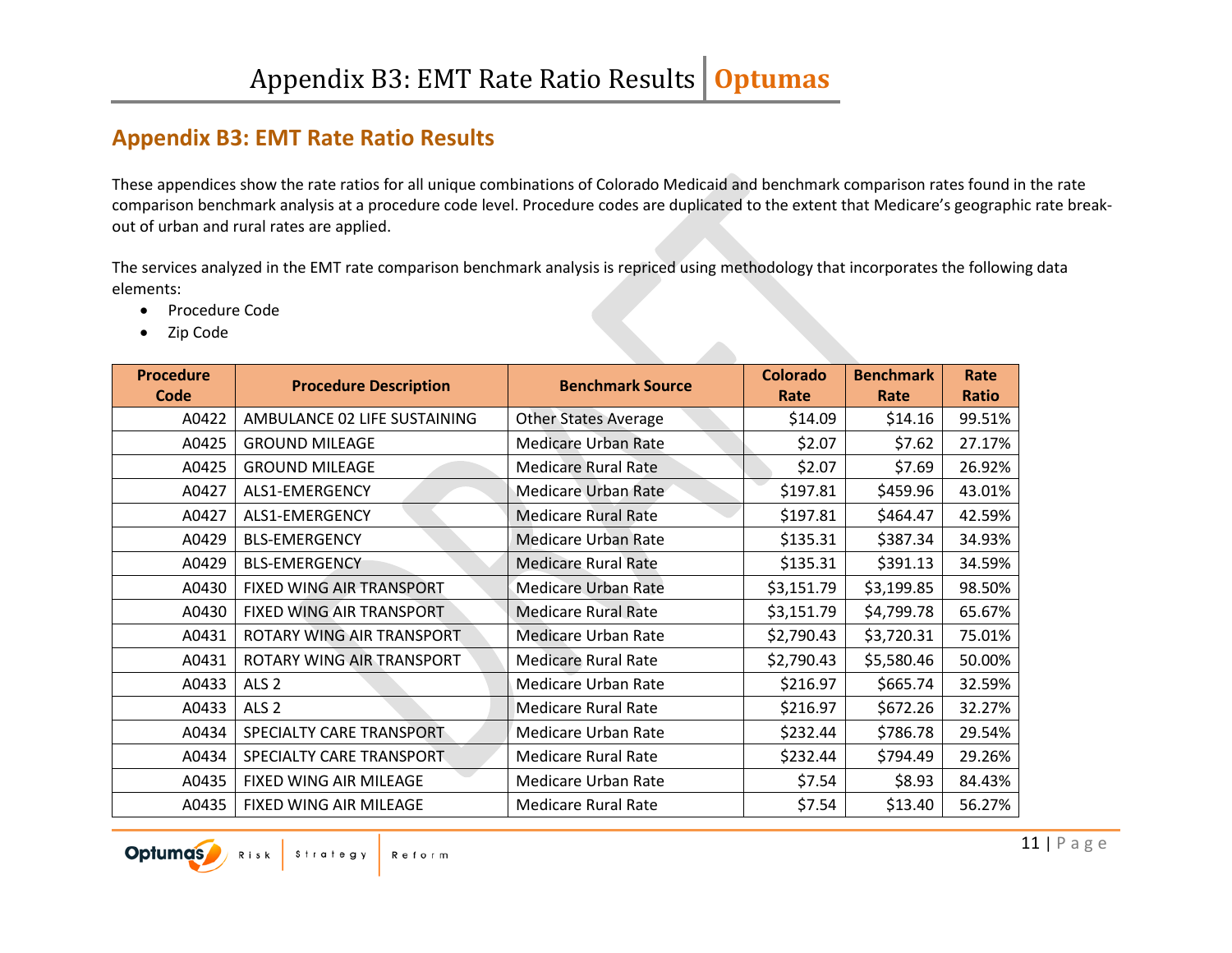# Appendix B3: EMT Rate Ratio Results **Optumas**

| A0436 | ' WING AIR MILEAGE<br>$R^{\sim}$<br>OTARY | Medicare Urban Rate | <b>ሶ</b> 4 ሰ 4 ጦ<br>כדיחדכ | ८२२ २२ | 59%       |
|-------|-------------------------------------------|---------------------|----------------------------|--------|-----------|
| A0436 | ROTARY WING AIR MILEAGE                   | Medicare Rural Rate | 21N 15<br>כדיחדכ           | Ant 75 | 39%<br>າຂ |

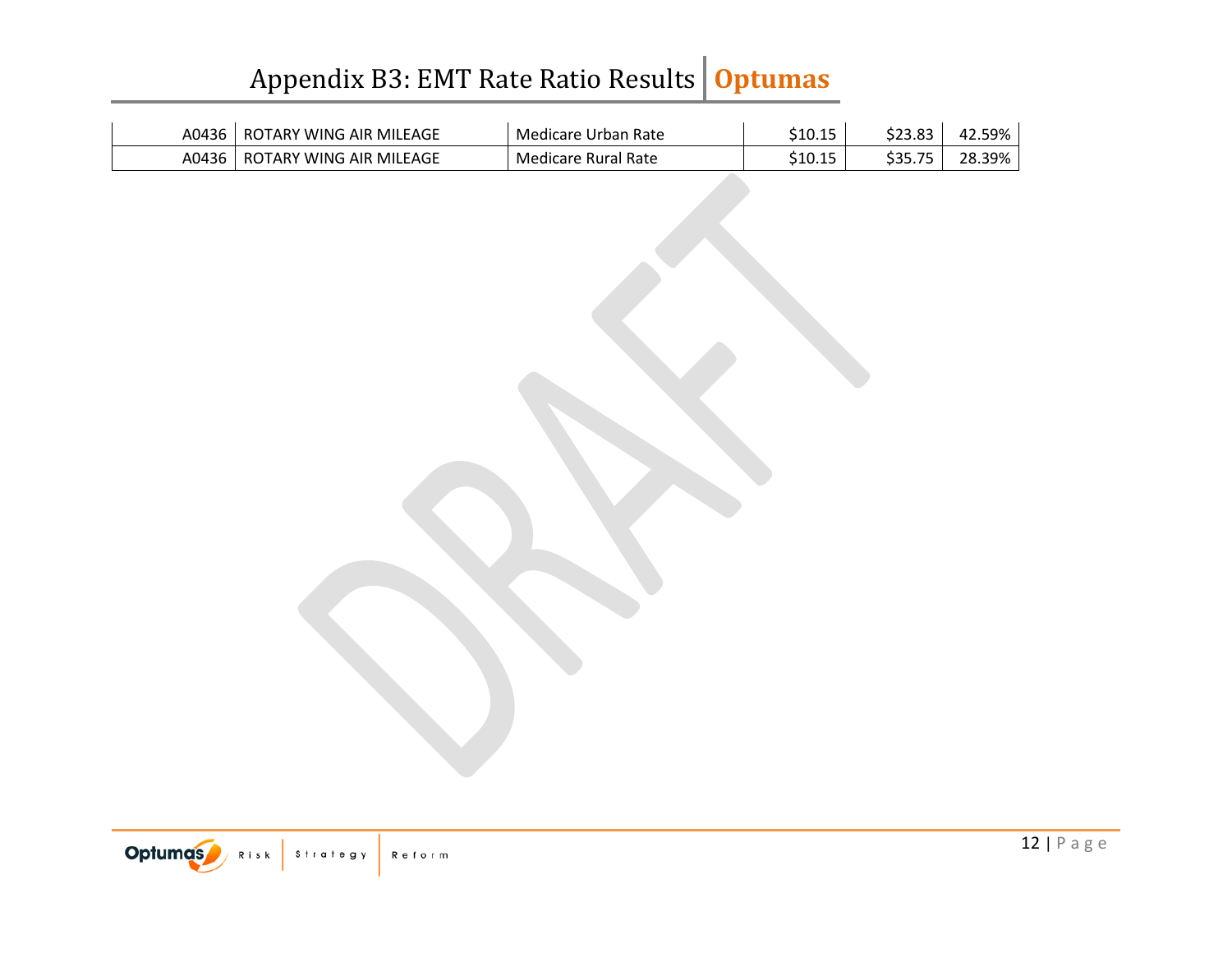## **Appendix B4: NEMT Rate Ratio Results**

These appendices show the rate ratios for all unique combinations of Colorado Medicaid and benchmark comparison rates found in the rate comparison benchmark analysis at a procedure code level. Procedure codes are duplicated to the extent that Medicare's geographic rate breakout of urban and rural rates are applied.

The services analyzed in the NEMT rate comparison benchmark analysis is repriced using methodology that incorporates the following data elements:

- Procedure Code
- Zip Code

| <b>Procedure</b><br>Code | <b>Procedure Description</b>     | <b>Benchmark Source</b>     | <b>Colorado Rate</b> | <b>Benchmark</b><br>Rate | <b>Rate Ratio</b> |
|--------------------------|----------------------------------|-----------------------------|----------------------|--------------------------|-------------------|
| A0080                    | NONINTEREST ESCORT IN NON ER     | <b>Other States Average</b> | \$0.44               | \$0.51                   | 87.13%            |
| A0090                    | <b>INTEREST ESCORT IN NON ER</b> | <b>Other States Average</b> | \$0.44               | \$0.42                   | 105.60%           |
| A0120                    | NONER TRANSPORT MINI-BUS         | <b>Other States Average</b> | \$17.91              | \$49.51                  | 36.18%            |
| A0130                    | NONER TRANSPORT WHEELCH VAN.     | <b>Other States Average</b> | \$31.72              | \$23.58                  | 134.51%           |
| A0180                    | NONER TRANSPORT LODGNG RECIP     | <b>Other States Average</b> | \$93.06              | \$79.81                  | 116.61%           |
| A0190                    | NONER TRANSPORT MEALS RECIP      | <b>Other States Average</b> | \$40.84              | \$32.39                  | 126.11%           |
| A0200                    | NONER TRANSPORT LODGNG ESCRT     | <b>Other States Average</b> | \$93.06              | \$79.81                  | 116.61%           |
| A0210                    | NONER TRANSPORT MEALS ESCORT     | <b>Other States Average</b> | \$40.84              | \$36.00                  | 113.44%           |
| A0422                    | AMBULANCE 02 LIFE SUSTAINING     | <b>Other States Average</b> | \$14.09              | \$14.16                  | 99.51%            |
| A0425                    | <b>GROUND MILEAGE</b>            | Medicare Urban Rate         | \$2.07               | \$7.62                   | 27.17%            |
| A0425                    | <b>GROUND MILEAGE</b>            | <b>Medicare Rural Rate</b>  | \$2.07               | \$7.69                   | 26.92%            |
| A0426                    | ALS <sub>1</sub>                 | <b>Medicare Urban Rate</b>  | \$146.84             | \$290.50                 | 50.55%            |
| A0426                    | ALS <sub>1</sub>                 | <b>Medicare Rural Rate</b>  | \$146.84             | \$293.35                 | 50.06%            |
| A0428                    | <b>BLS</b>                       | <b>Medicare Urban Rate</b>  | \$130.97             | \$242.09                 | 54.10%            |
| A0428                    | <b>BLS</b>                       | <b>Medicare Rural Rate</b>  | \$130.97             | \$244.46                 | 53.58%            |
| A0433                    | ALS <sub>2</sub>                 | <b>Medicare Urban Rate</b>  | \$216.97             | \$665.74                 | 32.59%            |
| A0433                    | ALS <sub>2</sub>                 | <b>Medicare Rural Rate</b>  | \$216.97             | \$672.26                 | 32.27%            |